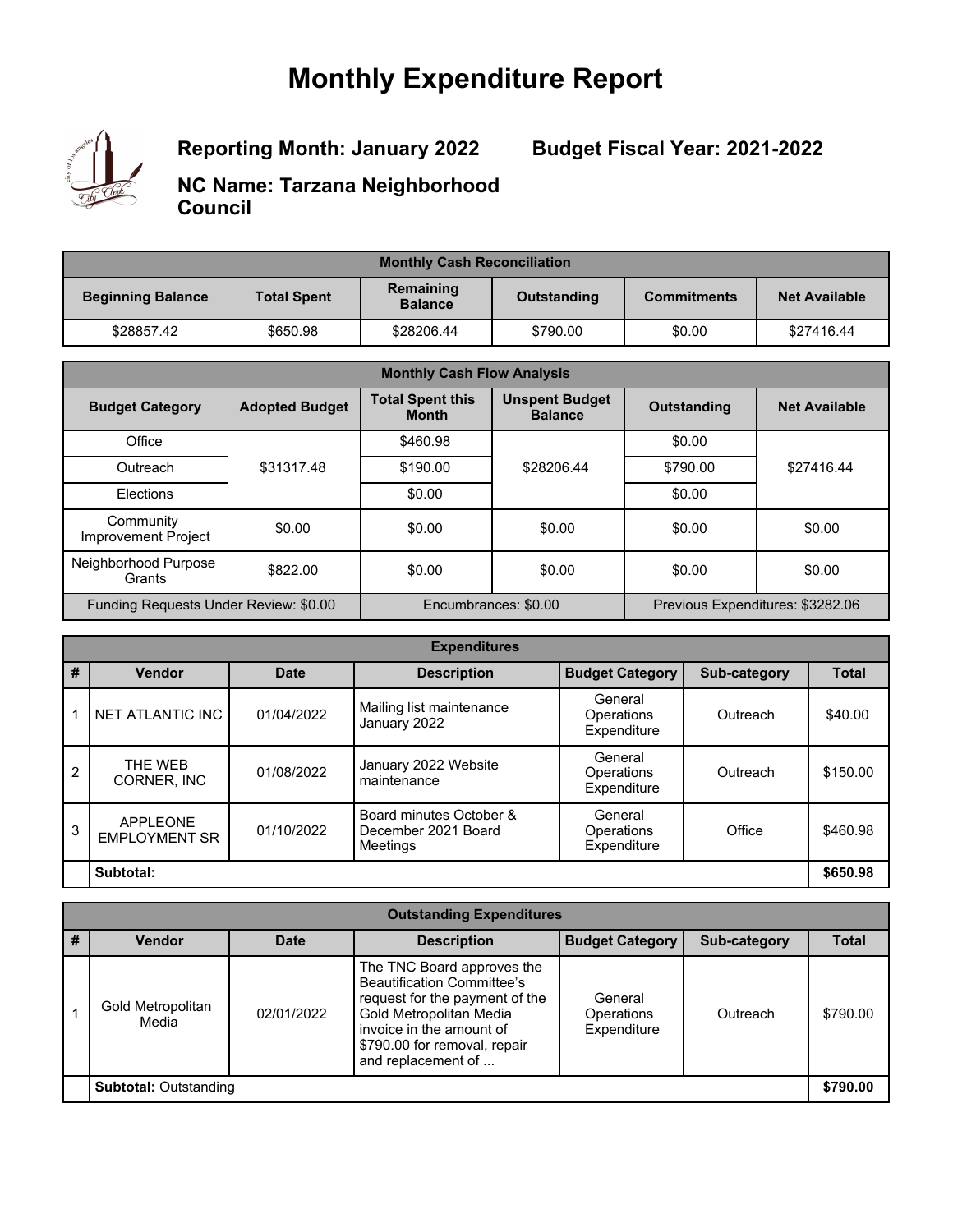Net Atlantic, Inc. **INVOICE** 10 Federal St., Suite 26 Salem, MA 01970 978-219-1920



Harvey Goldberg Tarzana Neighborhood Council 19798 Greenbriar Drive Tarzana, CA 91356

| <b>Invoice Summary</b>   |                                 |  |  |  |
|--------------------------|---------------------------------|--|--|--|
|                          | Account   1002581               |  |  |  |
|                          | Reference   Invoice 1002581-177 |  |  |  |
|                          | Date   2022-01-01               |  |  |  |
|                          | Due Date   2022-01-31           |  |  |  |
| Total $(\$)$             | 40.00                           |  |  |  |
| Amount Due $(\$)$   0.00 |                                 |  |  |  |

**Description Amount (\$)** Pro Bandwidth Usage Max: 0 GB Service Name: 'tarzana-neighborhood-council' 0.00 Pro Anno List Max: 2147 Members Service Name: 'tarzana-neighborhood-council' age<br>
Exana-neighborhood-council<sup>"</sup><br>
The disconnected Amount (\$)<br>
40.00<br>
The disconnected Amount (\$)<br>
40.00

Please tear off and return the bottom portion with your payment. Thank you. 

Harvey Goldberg Tarzana Neighborhood Council 19798 Greenbriar Drive Tarzana, CA 91356



| <b>Payment Summary</b> |                                 |  |  |  |  |
|------------------------|---------------------------------|--|--|--|--|
|                        | Account   1002581               |  |  |  |  |
|                        | Reference   Invoice 1002581-177 |  |  |  |  |
|                        | Due Date   2022-01-31           |  |  |  |  |
| Amount Due $(\$)$ 0.00 |                                 |  |  |  |  |

Net Atlantic, Inc. 10 Federal St., Suite 26 Salem, MA 01970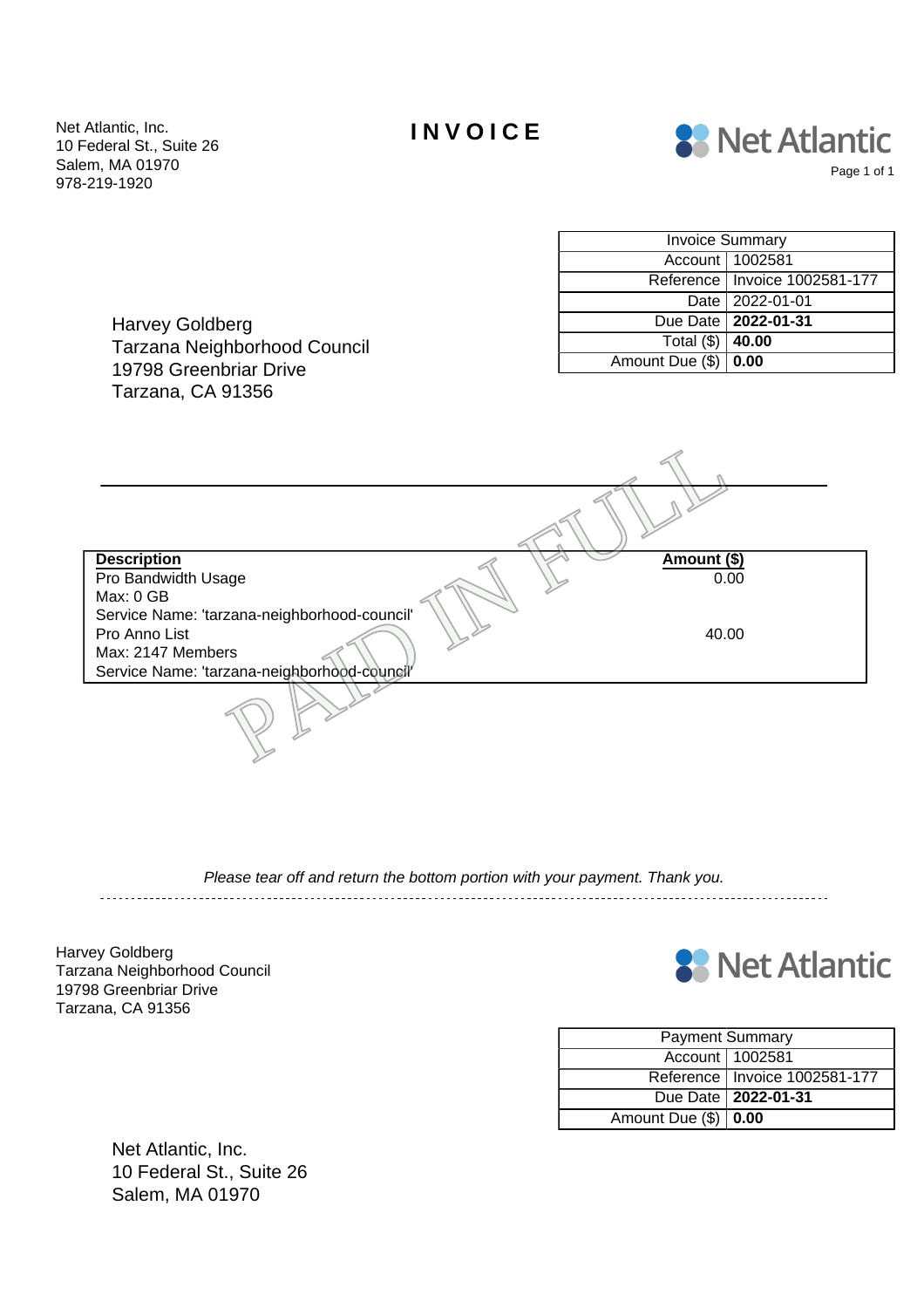#### The Web Corner, Inc.

### 15300 Ventura Blvd. Suite 400 Sherman Oaks, CA 91403

|  |  | <b>IIIVUILU</b> |  |  |
|--|--|-----------------|--|--|
|  |  |                 |  |  |
|  |  |                 |  |  |

| Date     | Invoice # |
|----------|-----------|
| 1/1/2022 | 23245     |

| Tarzana Neighborhood Council |  |
|------------------------------|--|
| PO Box 571016                |  |
| Tarzana, CA 91357            |  |
|                              |  |
|                              |  |
|                              |  |
|                              |  |

|                              |                                                                                                                                                                                                                                                    | P.O. No. | Terms          | Project                 |                            |
|------------------------------|----------------------------------------------------------------------------------------------------------------------------------------------------------------------------------------------------------------------------------------------------|----------|----------------|-------------------------|----------------------------|
|                              |                                                                                                                                                                                                                                                    |          | Due on Receipt |                         |                            |
| Quantity                     | Description                                                                                                                                                                                                                                        |          | Rate           | Amount                  |                            |
| 1                            | Monthly Maintenance: includes up to 1.5 hours for; phone support, web development,<br>requests, & website adjustments<br>0 Monthly Hosting for tarzananc.org<br>0 Email Archiving:<br>1 Accounts 1.shaffer@tarzananc.org (inlcuded in maintenance) |          |                | 150.00<br>15.00<br>3.00 | 150.00<br>$0.00\,$<br>0.00 |
|                              |                                                                                                                                                                                                                                                    |          |                |                         |                            |
|                              |                                                                                                                                                                                                                                                    |          |                |                         |                            |
|                              |                                                                                                                                                                                                                                                    |          |                |                         |                            |
|                              |                                                                                                                                                                                                                                                    |          |                |                         |                            |
|                              |                                                                                                                                                                                                                                                    | Lent     |                |                         |                            |
|                              |                                                                                                                                                                                                                                                    |          |                |                         |                            |
| Thank you for your business! | Please remit payment at your earliest convenience.                                                                                                                                                                                                 |          | <b>Total</b>   |                         | \$150.00                   |

TNC WEBCORNER, 1-1-22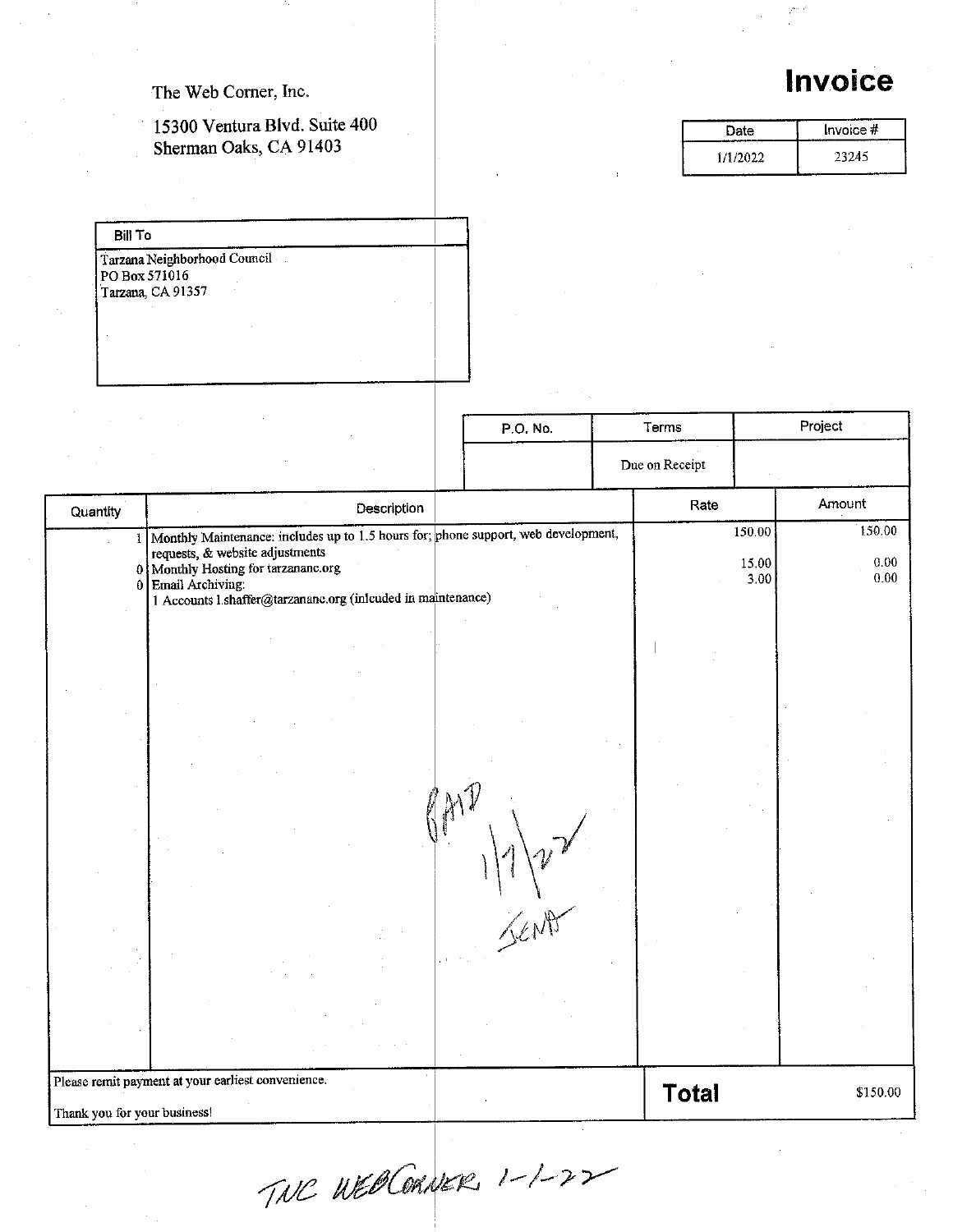CIty of LA - DONE -TARZANA NC

**SEC** 

AppleOne Employment Services

Glendale CA 91209-9048 P.O. Box 29048

Tel: 818-240-8588<br>Email: specialbilingvms@ain1.com

TIN: 95-2580864

Accounts Payable<br>200 N. Spring St. Room 2005<br>Los Angeles, CA 90012

**SOIG** 

 $\overline{v}$  $\mathbf{v}$ **Customer No:** 10105600

| ayment Term:        | mount Due: | voice No: | snod Ending: | 苏齐      |  |
|---------------------|------------|-----------|--------------|---------|--|
| <b>UPON RECEIPT</b> | 86.08k     | 8877589   | 1202/20/21   | 86<br>8 |  |

|  | 0-132956           | C-132956             |  |
|--|--------------------|----------------------|--|
|  |                    |                      |  |
|  |                    |                      |  |
|  |                    |                      |  |
|  |                    |                      |  |
|  |                    |                      |  |
|  |                    |                      |  |
|  |                    |                      |  |
|  |                    |                      |  |
|  |                    |                      |  |
|  |                    |                      |  |
|  | Shafer, Len        | Shater, Len          |  |
|  |                    |                      |  |
|  |                    |                      |  |
|  |                    |                      |  |
|  |                    |                      |  |
|  |                    |                      |  |
|  |                    |                      |  |
|  |                    |                      |  |
|  |                    |                      |  |
|  |                    |                      |  |
|  |                    |                      |  |
|  |                    |                      |  |
|  | Tarzana No         | <b>Tarzana No</b>    |  |
|  |                    |                      |  |
|  |                    |                      |  |
|  |                    |                      |  |
|  |                    |                      |  |
|  |                    |                      |  |
|  |                    |                      |  |
|  |                    |                      |  |
|  | Kramer, Patricia   | Kramer, Patricia     |  |
|  |                    |                      |  |
|  |                    |                      |  |
|  |                    |                      |  |
|  |                    |                      |  |
|  |                    |                      |  |
|  |                    |                      |  |
|  |                    |                      |  |
|  |                    |                      |  |
|  |                    |                      |  |
|  |                    |                      |  |
|  |                    |                      |  |
|  |                    |                      |  |
|  |                    |                      |  |
|  |                    |                      |  |
|  | 1202/021 1202/2012 | 1204/2021 12/08/2021 |  |
|  |                    |                      |  |
|  |                    |                      |  |
|  |                    |                      |  |
|  |                    |                      |  |
|  |                    |                      |  |
|  |                    |                      |  |
|  |                    |                      |  |
|  |                    |                      |  |
|  |                    | 00.01                |  |
|  | ρ°<br>Β            |                      |  |
|  |                    |                      |  |
|  |                    |                      |  |
|  |                    |                      |  |
|  |                    | 1992\$               |  |
|  |                    |                      |  |
|  | 19973              |                      |  |
|  |                    |                      |  |
|  |                    |                      |  |
|  | $\frac{1}{2}$      |                      |  |
|  |                    | oo.                  |  |
|  |                    |                      |  |
|  |                    |                      |  |
|  |                    |                      |  |
|  | 50.00              |                      |  |
|  |                    | 0.0.04               |  |
|  |                    |                      |  |
|  |                    |                      |  |
|  |                    |                      |  |
|  |                    |                      |  |
|  |                    |                      |  |
|  |                    |                      |  |
|  |                    |                      |  |
|  |                    |                      |  |
|  |                    |                      |  |
|  |                    |                      |  |
|  |                    |                      |  |
|  |                    |                      |  |
|  |                    |                      |  |
|  |                    |                      |  |
|  |                    |                      |  |
|  |                    |                      |  |
|  |                    |                      |  |
|  |                    |                      |  |
|  |                    |                      |  |

Please remit payment to:

Appleone Employment Services<br>P.O. Box 29948

Glendale, CA 91209-9048

(s) ApplePay

You can now pay electronically through

Visit www.ApplePay.com or Call (866)898-7152 for details

OTTADEC2021

TIUC ANLEONE S8877589 Page 1 of 1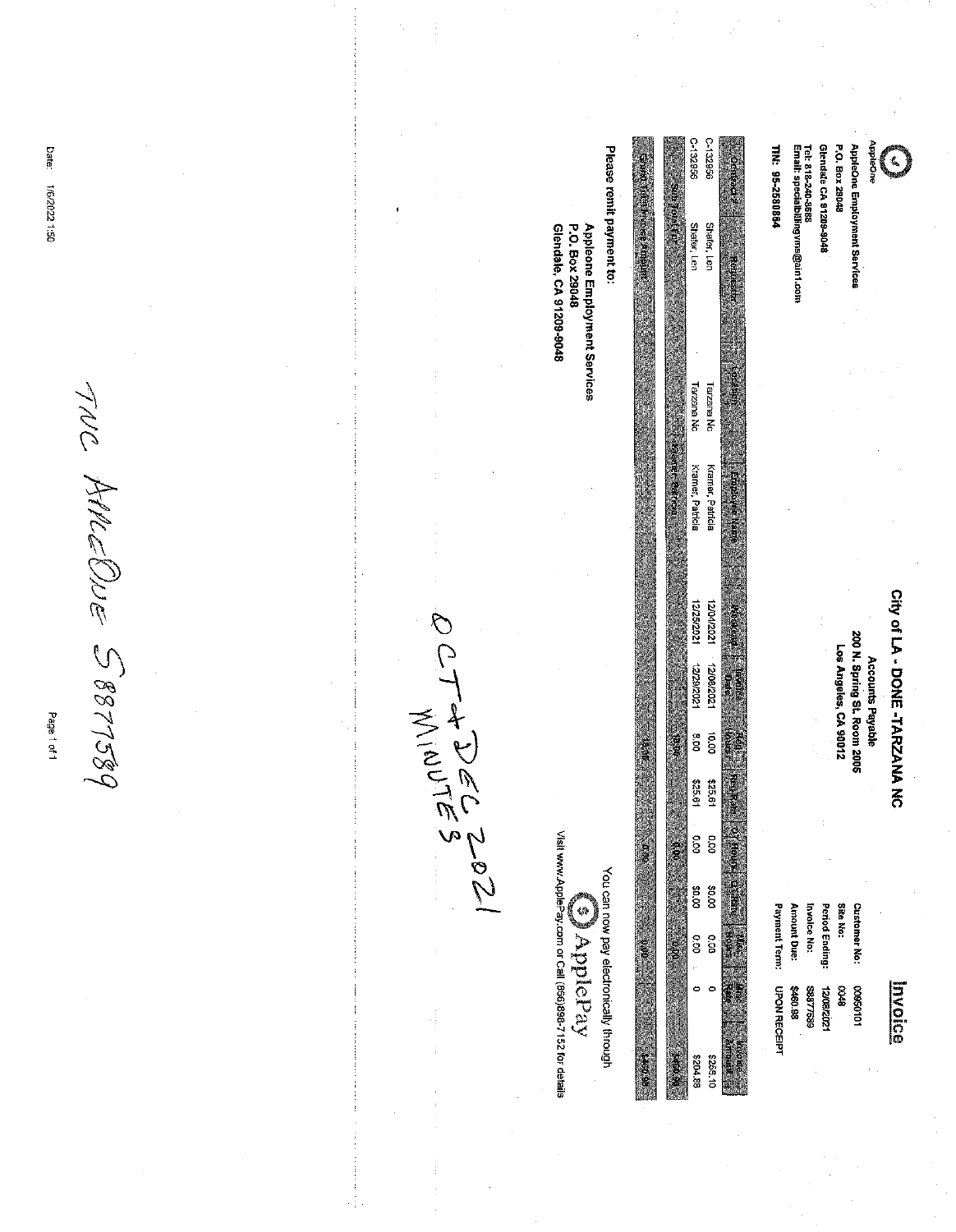

 $\alpha \in \mathbb{R}^2$ 

# **City of Los Angeles**

| Invoice                                                                      | 01-6132347                                                        | Line 1                                                                                                                                                                            |      |                                   | Kramer, Patricia   |                   |              | XN54633421          |                        |  |  |
|------------------------------------------------------------------------------|-------------------------------------------------------------------|-----------------------------------------------------------------------------------------------------------------------------------------------------------------------------------|------|-----------------------------------|--------------------|-------------------|--------------|---------------------|------------------------|--|--|
| Web TimeCard<br>City of LA - DONE- TARZANA NC (009501010048)<br>Client Name: |                                                                   |                                                                                                                                                                                   |      |                                   |                    |                   |              | Imaged on 12/7/2021 |                        |  |  |
|                                                                              | Employee Name:<br>Serial Number: XN54633421                       | Kramer, Patricia                                                                                                                                                                  |      |                                   |                    |                   |              |                     | Week Ending: 12/4/2021 |  |  |
| Day                                                                          | Date                                                              | IN                                                                                                                                                                                | OUT: |                                   | Lunch              | Tota <sub>1</sub> | Reg          | <b>Over</b>         | Double                 |  |  |
| Sun<br>Mon                                                                   | $11/28/2021$ 8:00 AM<br>11/29/2021                                | 8:00 AM                                                                                                                                                                           |      | $5:00 \, \text{PM}$<br>$10:00$ AM | 1:00<br>$0:00^{-}$ | 8:00<br>2:00      | 8:00<br>2:00 | 0:00<br>0:00        | 0:00<br>0:00           |  |  |
|                                                                              |                                                                   |                                                                                                                                                                                   |      |                                   |                    |                   |              | CT2821              |                        |  |  |
|                                                                              | SubTotals                                                         |                                                                                                                                                                                   |      |                                   |                    | $10:00$ $10:00$   |              | 00:00               | 00:00                  |  |  |
|                                                                              | Submitted By:<br>Preapproved By:<br>Approved By:<br>Processed By: | Patricia Kramer patkramerwrites@aol.com on 11/29/2021<br><not available=""> on <not available=""><br/>LEONARD SHAFFER 122196 on 12/1/2021<br/>ajmartinez on 12/6/2021</not></not> |      |                                   |                    |                   |              |                     |                        |  |  |